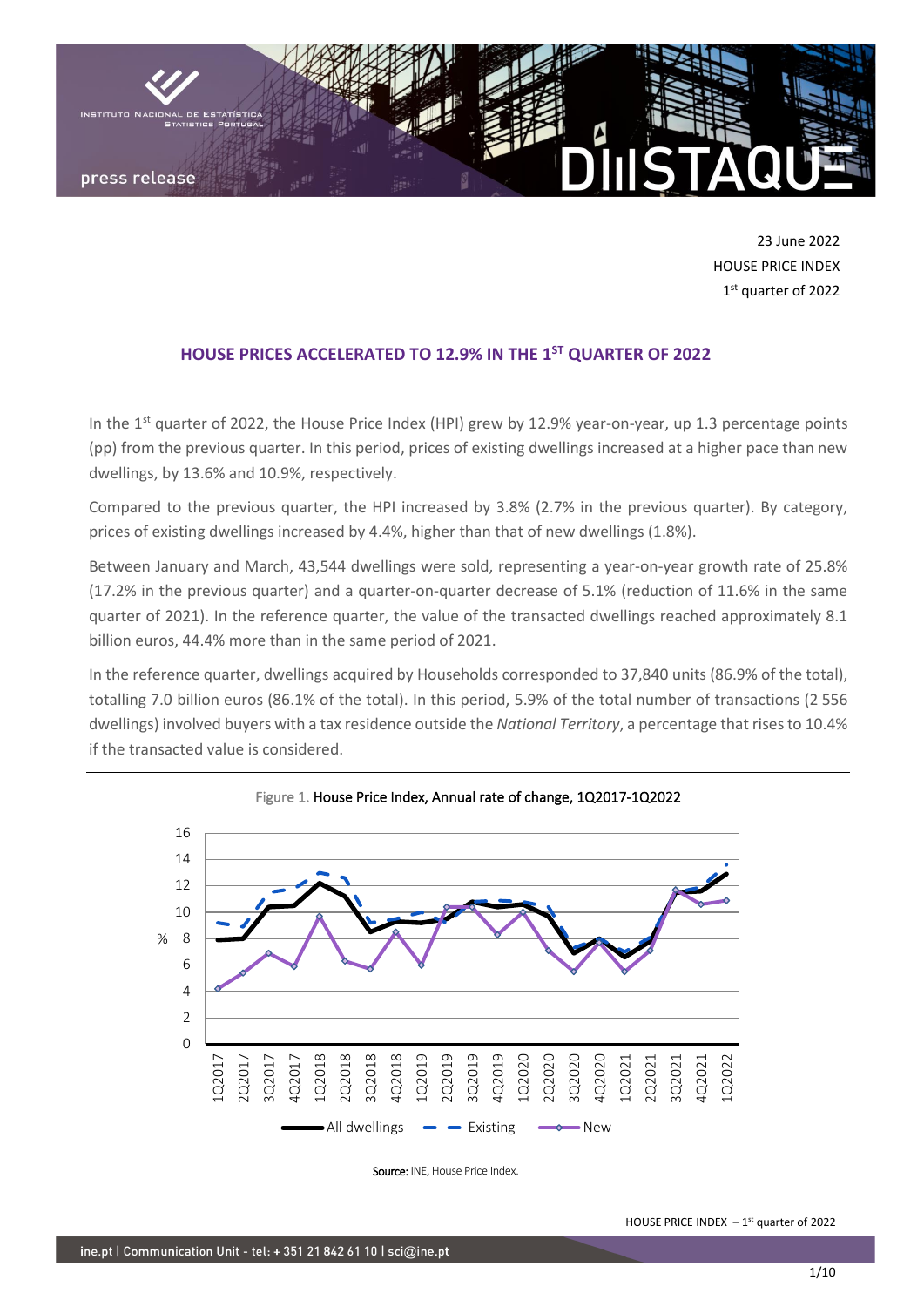

1. House Price Index (100 = 2015)

In the  $1<sup>st</sup>$  quarter of 2022, the year-on-year rate of change of the HPI was 12.9%, 1.3 pp above the previous quarter. This result was the most significant price increase recorded since the beginning of the HPI series, in the 1<sup>st</sup> quarter of 2010. In the first three months of 2022, the prices of existing dwellings grew more strongly in comparison with new dwellings, by 13.6% and 10.9%, respectively.

The HPI rose by 3.8% between the 4<sup>th</sup> quarter of 2021 and the 1<sup>st</sup> quarter of 2022, (2.7% in the 4<sup>th</sup> quarter of 2021 and 2.5% in the 1<sup>st</sup> quarter of 2021). By category, prices of existing dwellings increased by 4.4%, up 1.3 pp compared to the previous quarter. For new dwellings, the rate of change was 1.8% (1.7% in the 4<sup>th</sup> quarter of 2021).

The rolling 4-quarter rate of change of the HPI increased to 11.0% in the 1<sup>st</sup> quarter of 2022, 1.6 pp above the rate recorded in the previous quarter. In this period, the rate of change in the prices of existing dwellings (11.3%) exceeded that recorded by new dwellings (10.1%).

## 2. Number and value of House Transactions

Between January and March 2022, 43,544 houses were transacted, which represents an increase of 25.8% compared to the same period of the previous year. February, with a rate of change of 33.7%, was the month with the most intense year-on-year growth, while January and March registered increases of 26.2% and 20.0%, respectively. Amongst the traded houses, 35,941 corresponded to the existing category and 7,603 to the new category, equivalent to year-on-year increases of 25.2% and 28.7%, in the same order.

The number of transactions decreased by 5.1% between the  $4<sup>th</sup>$  quarter of 2021 and the 1<sup>st</sup> quarter of 2022  $(-11.6\%$  in the 1<sup>st</sup> quarter of 2021). In this period, transactions of existing dwellings showed a more significant reduction than new dwellings (rates of change of -5.8% and -1.4%, respectively).

In the  $1<sup>st</sup>$  quarter of 2022, the value of housing transactions was close to 8.1 billion euros, of which 6.1 billion euros related to existing dwellings, which represents 75.5% of the total. Compared to the same period in 2021, the values calculated for 2022 represent increases of 44.4%, in the case of the total value and of 41.8% and 53.4%, in the value of existing dwellings and new dwellings, respectively. By months, the most significant year-on-year increase in the value of sales was in January, 50.7%, followed by February (49.3%) and March (36.5%).

Compared with the previous quarter, the value of transacted dwellings, in the 1<sup>st</sup> quarter of 2022, decreased by 1.7% (-8.3% in the  $1<sup>st</sup>$  quarter of 2021). By category, there was an increase of 4.5% in the transaction value of new dwellings and a rate of change of -3.6% in the indicator for existing dwellings.

The following figure depicts the evolution of the number and value of sales of dwellings in the last six quarters.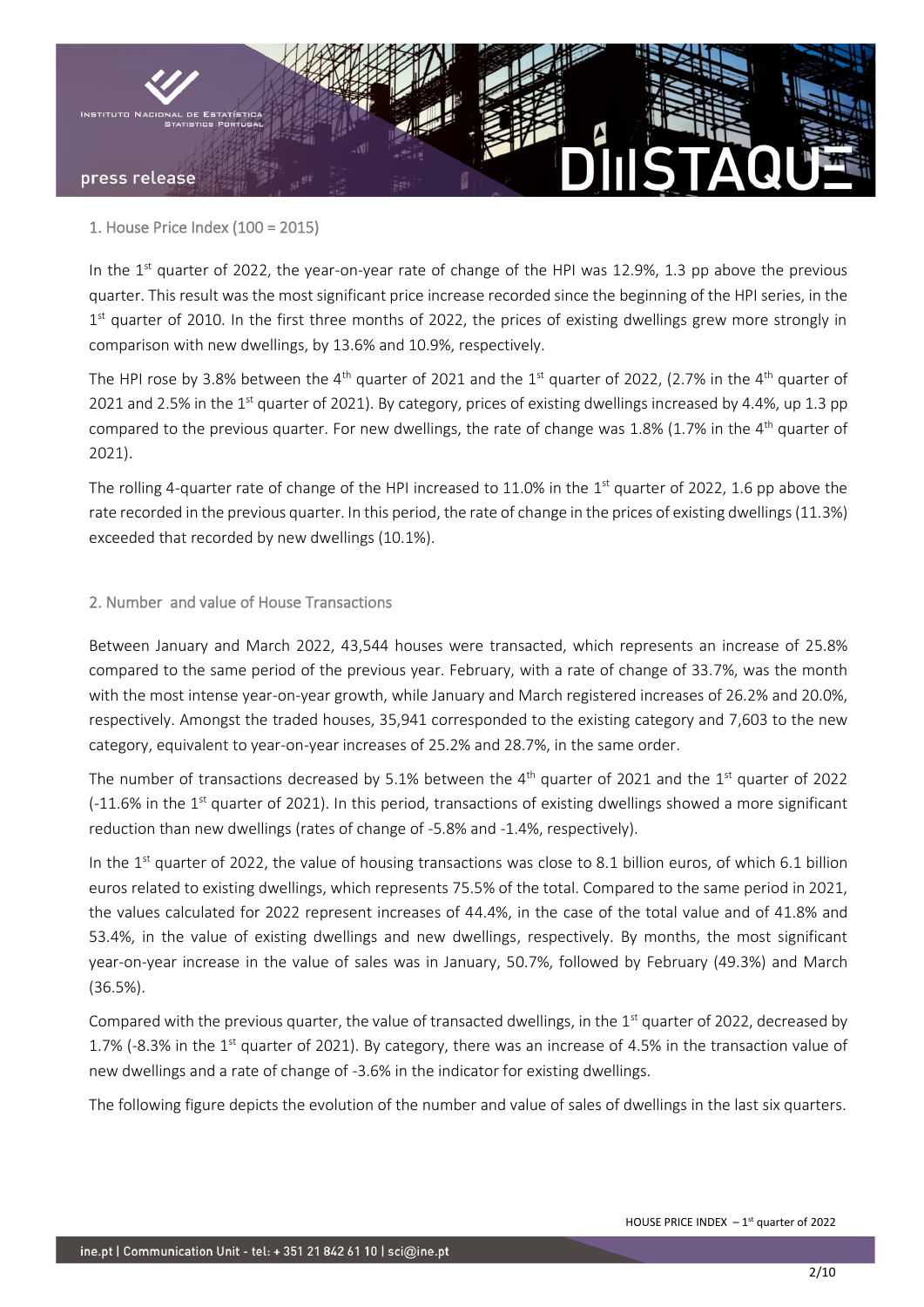

Figure 2. House Transactions Indicator, number and value, All-dwellings, Existing and New Dwellings, 4Q2020 – 1Q2022



In the 1<sup>st</sup> quarter of 2022, dwellings acquired by Households corresponded to 37,840 units, 86.9% of the total (85.6% in the  $4<sup>th</sup>$  quarter of 2021). In this period, transactions involving purchasers from Households increased by 28.6% year-on-year in number and 46.3% in value to a total of 7,0 bilion euros.



Figure 3. House Transactions Indicator, Households and Total, Number and Value, 4Q2020 – 1Q2022

Source: INE, House Price Index.

HOUSE PRICE INDEX  $-1<sup>st</sup>$  quarter of 2022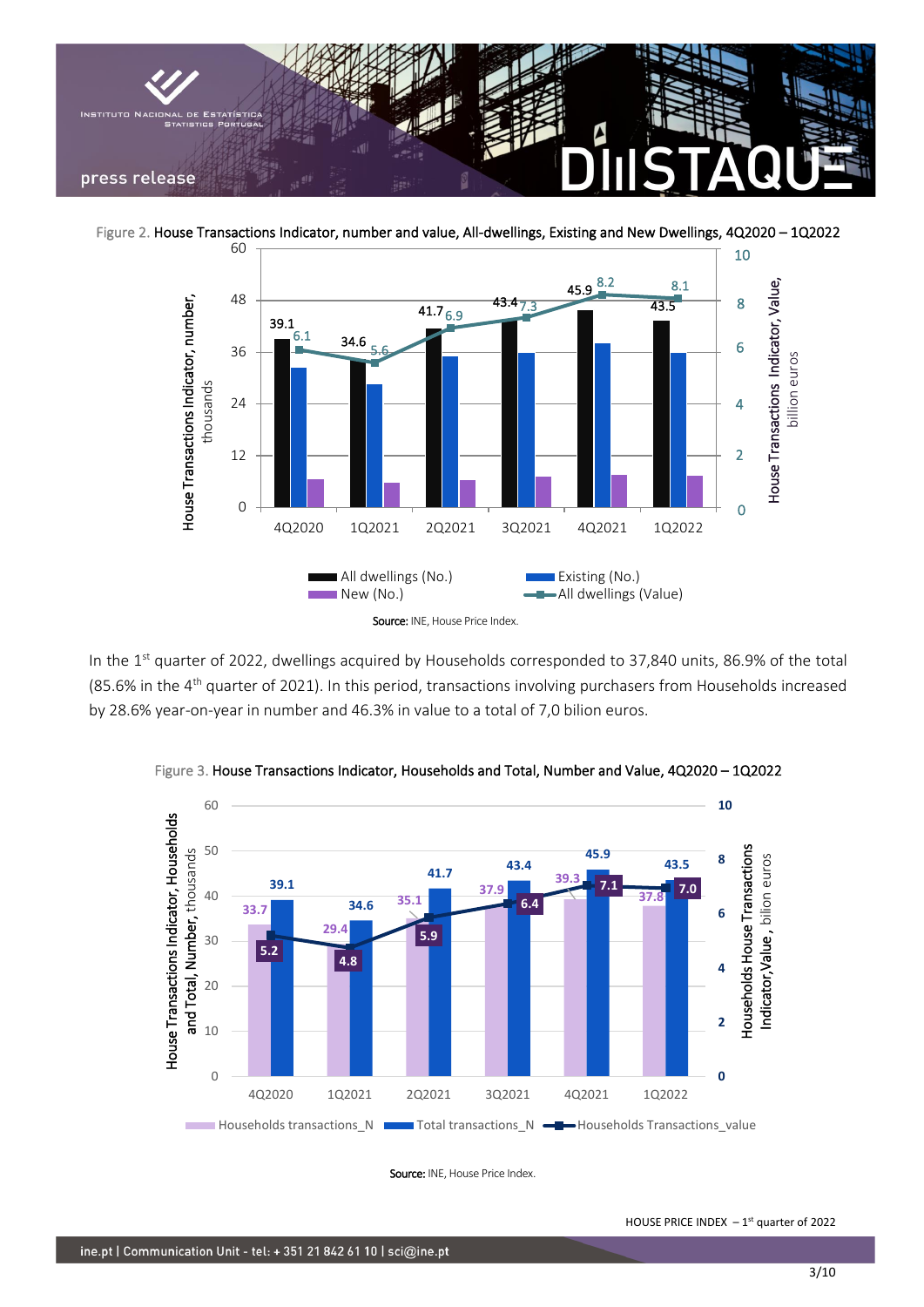

Between January and March 2022, 2,556 transactions involved buyers with tax residence outside the *National Territory*, of which 1,435 corresponded to the *European Union* and 1,121 to *Remaining Countries*. These transactions corresponded to 5.9% of the total number of transacted dwellings (3.3% refers to the *European Union* and 2.6% to *Remaining Countries*). In the quarter under review, the *Remaining Countries* category showed a growth of 79.1% compared to the same period in 2021, while transactions with buyers with tax residence in the *European Union* increased 72.3%, in both cases, above buyers from the *National Territory* (23.6%).



Figure 4. House Transactions Indicator, Number, by tax residence of the purchaser, 4Q2020 – 1Q2022

Source: INE, House Price Index.

In the 1st quarter of 2022, 13,464 dwellings were transacted in the *Área Metropolitana de Lisboa* (30.9% of the total number). For the second consecutive quarter, this region recorded a reduction, relative to the same period of the previous year, of its relative weight, -0.9 pp. The *Norte* and *Centro* regions, with 12,371 and 8,721 transactions respectively, also registered decreases in their respective regional shares, -0.9 pp and -0.2 pp, respectively. In the *Algarve*, residential property transactions reached 4 129 units, that is, 9.5% of the total. This was the region that grew the most in terms of relative regional weight, up 1.5 pp. The number of dwellings transacted in the *Alentejo* amounted to 3,113, above the 1,024 registered in the *Região Autónoma da Madeira* and the 722 transacted in the *Região Autónoma dos Açores*. The *Região Autónoma da Madeira* and the *Região Autónoma dos Açores* recorded increases of 0.2 pp in the respective relative shares, , to 2.4% and 1.7%, in the same order, while the *Alentejo* region maintained its relative weight unchanged (7.1%).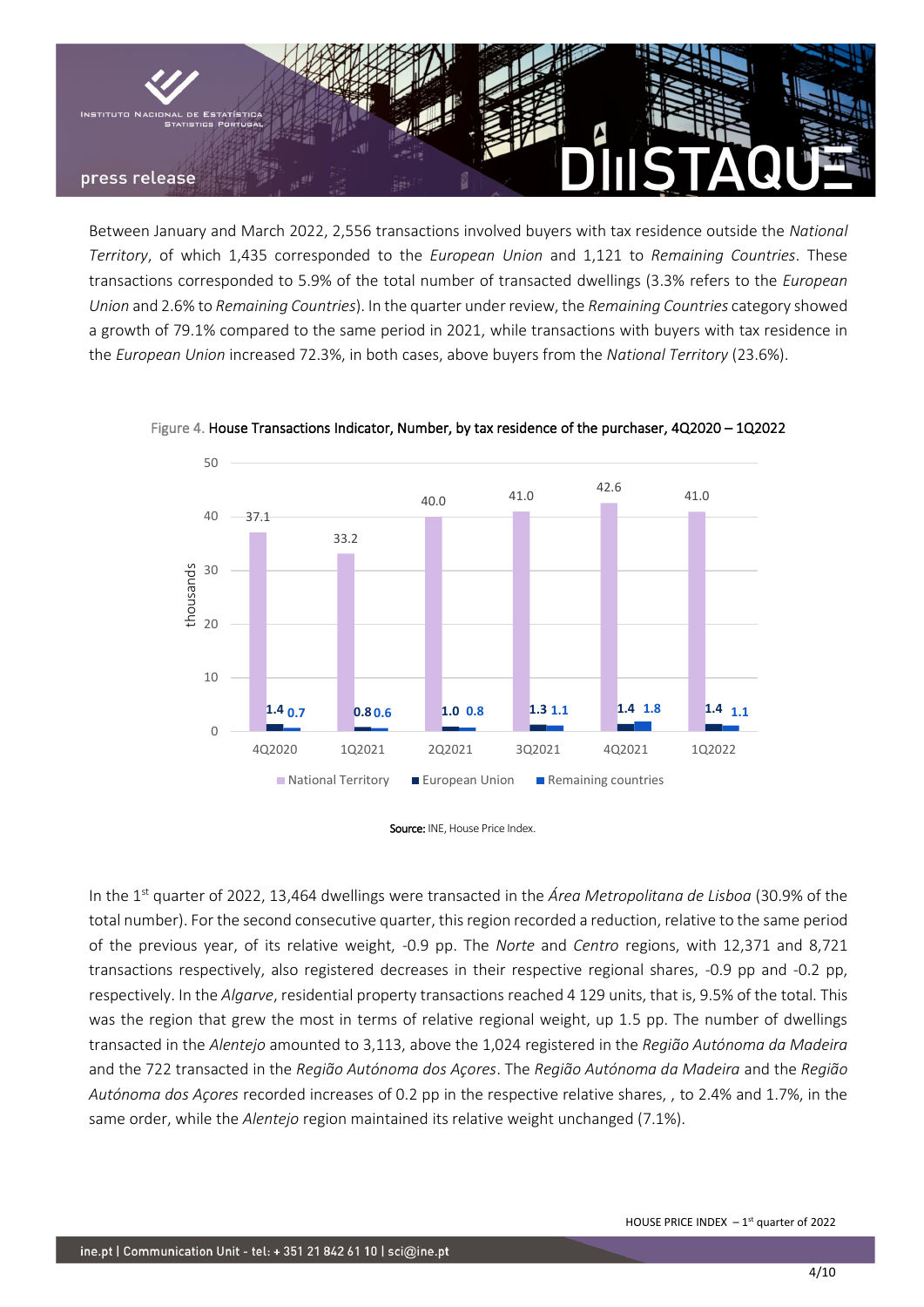

Between January and March 2022, the *Área Metropolitana de Lisboa* accounted for 42.0% of the total value of dwellings transacted, 1.3 pp less than in the same period of 2021. Transactions of dwellings located in the *Norte* region totalled 1.9 billion euros, while in the *Centro* they were approximately 1 billion euros. In both cases, there were reductions in the respective relative weights, -1.6 pp and -0.6 pp, respectively. The *Algarve* registered a value of transactions of 1.1 billion euros, corresponding to 13.8% of the regional share, 2.9 pp more than in the same period of 2021. In *Alentejo*, the value of housing transactions (340 million euros) corresponded to 4.2% of the total, 0.1 pp less in annual terms. In the *Região Autónoma da Madeira*, the value of transacted dwellings amounted to 205 million euros (2.5% of the total), roughly twice the value observed in the *Região Autónoma dos Açores* (1.2% of the total).

The next figure shows the distribution of the number and value of house transactions by NUTS II region for the 1st quarter of 2022.



Figure 5. Percentage distribution of the number and value of house transactions, by NUTS II, 1<sup>st</sup> quarter of 2022 (percentage points difference compared with the same period in the previous year)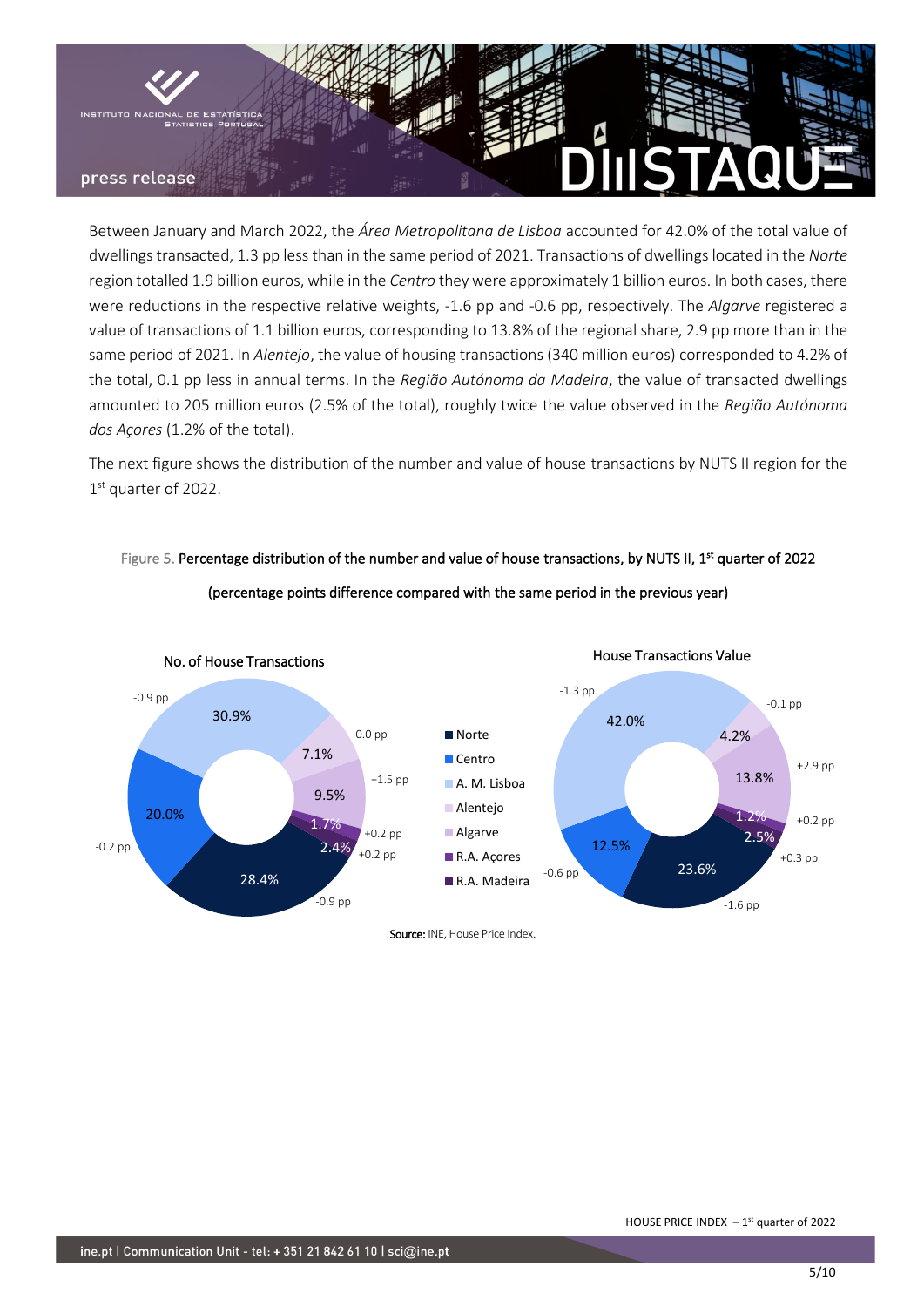

Annex 1: House Price Index and House Transactions Indicator - All dwellings, 1<sup>st</sup> quarter 2016 - 1<sup>st</sup> quarter 2022

| Quarter       | <b>Indexes</b>       |                 | Rolling 4-quarter average rate<br>Annual rate of change (%)<br>Quarterly rate of change (%)<br>of change (%) |                      |                 |            |                      | House transactions (n <sup>o.</sup> ) |            |                      |                 |            |                      |                 |            |
|---------------|----------------------|-----------------|--------------------------------------------------------------------------------------------------------------|----------------------|-----------------|------------|----------------------|---------------------------------------|------------|----------------------|-----------------|------------|----------------------|-----------------|------------|
|               | <b>All dwellings</b> | <b>Existing</b> | <b>New</b>                                                                                                   | <b>All dwellings</b> | <b>Existing</b> | <b>New</b> | <b>All dwellings</b> | <b>Existing</b>                       | <b>New</b> | <b>All dwellings</b> | <b>Existing</b> | <b>New</b> | <b>All dwellings</b> | <b>Existing</b> | <b>New</b> |
| 1Q2016        | 103.67               | 104.66          | 101.34                                                                                                       | 1.8                  | 2.5             | 0.1        | 6.9                  | 7.9                                   | 4.7        | 4.6                  | 5.4             | 3.1        | 24,926               | 19,759          | 5,167      |
| 2Q2016        | 106.91               | 108.34          | 103.46                                                                                                       | 3.1                  | 3.5             | 2.1        | 6.3                  | 8.5                                   | 1.5        | 5.4                  | 6.7             | 2.9        | 26,890               | 21,803          | 5,087      |
| 3Q2016        | 108.31               | 110.18          | 103.76                                                                                                       | 1.3                  | 1.7             | 0.3        | 7.6                  | 9.1                                   | 3.7        | 6.5                  | 7.7             | 3.7        | 26,675               | 21,807          | 4,868      |
| 4Q2016        | 109.57               | 111.53          | 104.77                                                                                                       | 1.2                  | 1.2             | 1.0        | 7.6                  | 9.2                                   | 3.5        | 7.1                  | 8.7             | 3.3        | 28,999               | 23,935          | 5,064      |
| 1Q2017        | 111.89               | 114.34          | 105.58                                                                                                       | 2.1                  | 2.5             | 0.8        | 7.9                  | 9.2                                   | 4.2        | 7.4                  | 9.0             | 3.2        | 29,975               | 24,571          | 5,404      |
| 2Q2017        | 115.51               | 118.03          | 109.02                                                                                                       | 3.2                  | 3.2             | 3.3        | 8.0                  | 8.9                                   | 5.4        | 7.8                  | 9.1             | 4.2        | 31,197               | 25,827          | 5,370      |
| 3Q2017        | 119.60               | 122.82          | 110.92                                                                                                       | 3.5                  | 4.1             | 1.7        | 10.4                 | 11.5                                  | 6.9        | 8.5                  | 9.7             | 5.0        | 32,722               | 27,183          | 5,539      |
| 4Q2017        | 121.06               | 124.72          | 110.96                                                                                                       | 1.2                  | 1.5             | 0.0        | 10.5                 | 11.8                                  | 5.9        | 9.2                  | 10.4            | 5.6        | 35,940               | 29,907          | 6,033      |
| 1Q2018        | 125.58               | 129.18          | 115.80                                                                                                       | 3.7                  | 3.6             | 4.4        | 12.2                 | 13.0                                  | 9.7        | 10.3                 | 11.3            | 7.0        | 34,449               | 28,878          | 5,571      |
| <b>2Q2018</b> | 128.49               | 132.90          | 115.86                                                                                                       | 2.3                  | 2.9             | 0.1        | 11.2                 | 12.6                                  | 6.3        | 11.1                 | 12.2            | 7.2        | 38,730               | 32,409          | 6,321      |
| 3Q2018        | 129.72               | 134.11          | 117.19                                                                                                       | 1.0                  | 0.9             | 1.1        | 8.5                  | 9.2                                   | 5.7        | 10.6                 | 11.6            | 6.9        | 38,964               | 32,381          | 6,583      |
| 4Q2018        | 132.34               | 136.60          | 120.34                                                                                                       | 2.0                  | 1.9             | 2.7        | 9.3                  | 9.5                                   | 8.5        | 10.3                 | 11.0            | 7.5        | 39,066               | 32,633          | 6,433      |
| 1Q2019        | 137.14               | 142.08          | 122.76                                                                                                       | 3.6                  | 4.0             | 2.0        | 9.2                  | 10.0                                  | 6.0        | 9.5                  | 10.3            | 6.6        | 36,954               | 31,321          | 5,633      |
| 2Q2019        | 140.65               | 145.19          | 127.88                                                                                                       | 2.6                  | 2.2             | 4.2        | 9.5                  | 9.2                                   | 10.4       | 9.1                  | 9.5             | 7.6        | 36,681               | 31,116          | 5,565      |
| 3Q2019        | 143.67               | 148.63          | 129.43                                                                                                       | 2.1                  | 2.4             | 1.2        | 10.8                 | 10.8                                  | 10.4       | 9.7                  | 9.9             | 8.8        | 39,554               | 33,233          | 6,321      |
| 4Q2019        | 146.07               | 151.48          | 130.27                                                                                                       | 1.7                  | 1.9             | 0.6        | 10.4                 | 10.9                                  | 8.3        | 10.0                 | 10.2            | 8.8        | 41,676               | 34,951          | 6,725      |
| 1Q2020        | 151.67               | 157.37          | 134.99                                                                                                       | 3.8                  | 3.9             | 3.6        | 10.6                 | 10.8                                  | 10.0       | 10.3                 | 10.4            | 9.7        | 36,399               | 30,489          | 5,910      |
| 2Q2020        | 154.34               | 160.28          | 136.94                                                                                                       | 1.8                  | 1.8             | 1.4        | 9.7                  | 10.4                                  | 7.1        | 10.4                 | 10.7            | 8.9        | 26,379               | 21,355          | 5,024      |
| 3Q2020        | 153.61               | 159.44          | 136.57                                                                                                       | $-0.5$               | $-0.5$          | $-0.3$     | 6.9                  | 7.3                                   | 5.5        | 9.4                  | 9.8             | 7.7        | 35,596               | 28,767          | 6,829      |
| 4Q2020        | 157.69               | 163.64          | 140.27                                                                                                       | 2.7                  | 2.6             | 2.7        | 8.0                  | 8.0                                   | 7.7        | 8.8                  | 9.1             | 7.5        | 39,139               | 32,458          | 6,681      |
| 1Q2021        | 161.70               | 168.40          | 142.35                                                                                                       | 2.5                  | 2.9             | 1.5        | 6.6                  | 7.0                                   | 5.5        | 7.8                  | 8.1             | 6.4        | 34,614               | 28,704          | 5,910      |
| 2Q2021        | 166.40               | 173.24          | 146.63                                                                                                       | 2.9                  | 2.9             | 3.0        | 7.8                  | 8.1                                   | 7.1        | 7.3                  | 7.6             | 6.4        | 41,736               | 35,119          | 6,617      |
| 3Q2021        | 171.30               | 177.71          | 152.50                                                                                                       | 2.9                  | 2.6             | 4.0        | 11.5                 | 11.5                                  | 11.7       | 8.5                  | 8.7             | 8.0        | 43,447               | 36,092          | 7,355      |
| 4Q2021        | 175.96               | 183.18          | 155.12                                                                                                       | 2.7                  | 3.1             | 1.7        | 11.6                 | 11.9                                  | 10.6       | 9.4                  | 9.6             | 8.7        | 45,885               | 38,173          | 7,712      |
| 1Q2022        | 182.64               | 191.26          | 157.93                                                                                                       | 3.8                  | 4.4             | 1.8        | 12.9                 | 13.6                                  | 10.9       | 11.0                 | 11.3            | 10.1       | 43,544               | 35,941          | 7,603      |

Notes: (\*) HPI base 100 = 2015. The definition of the rates of change used in this table are available in the explanatory notes.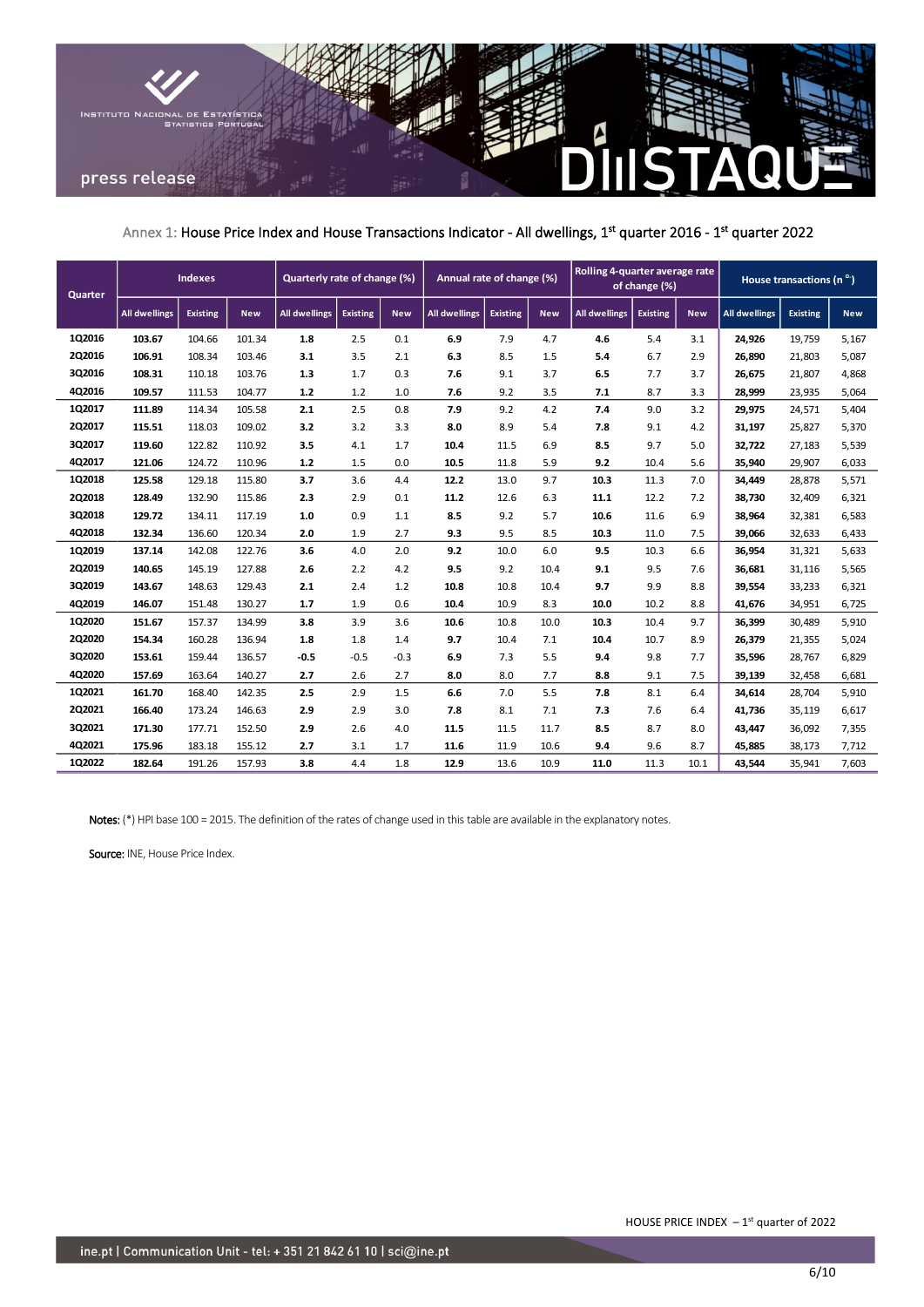

Annex 2: Value (\*) and number of dwelling transactions - National and regional totals, 1<sup>st</sup> quarter 2016 - 1<sup>st</sup> quarter 2022

|         | <b>PORTUGAL</b>         |         |                                  |                 | <b>Norte</b>                              |                 | <b>Centro</b>           |                 | Área Metropolitana<br>de Lisboa |                 |
|---------|-------------------------|---------|----------------------------------|-----------------|-------------------------------------------|-----------------|-------------------------|-----------------|---------------------------------|-----------------|
| Quarter | Value                   | $N^{o}$ | Value<br>(10 <sup>3</sup> euros) | N <sup>o.</sup> | Área Metropolitana<br>do Porto (NUTS III) |                 | Value                   | N <sup>o.</sup> | Value                           | N <sup>o.</sup> |
|         | (10 <sup>3</sup> euros) |         |                                  |                 | Value<br>(10 <sup>3</sup> euros)          | N <sup>o.</sup> | (10 <sup>3</sup> euros) |                 | $(10^3$ euros)                  |                 |
| 1Q2016  | 3,001,077               | 24,926  | 696,618                          | 7,328           | 444,792                                   | 4,168           | 354,092                 | 4,229           | 1,321,003                       | 8,533           |
| 2Q2016  | 3,267,885               | 26,890  | 738,477                          | 7,580           | 479,140                                   | 4,461           | 402,628                 | 4,670           | 1,450,411                       | 9,184           |
| 3Q2016  | 3,173,236               | 26,675  | 757,252                          | 7,952           | 476,650                                   | 4,460           | 393,483                 | 4,836           | 1,413,768                       | 8,805           |
| 4Q2016  | 3,551,512               | 28,999  | 795,329                          | 8,333           | 506,171                                   | 4,710           | 432,186                 | 5,076           | 1,598,668                       | 9,657           |
| 1Q2017  | 3,800,102               | 29,975  | 883,458                          | 8,716           | 581,210                                   | 5,168           | 453,144                 | 5,241           | 1,730,750                       | 10,090          |
| 2Q2017  | 4,021,419               | 31,197  | 915,581                          | 8,997           | 613,395                                   | 5,411           | 475,805                 | 5,340           | 1,836,945                       | 10,750          |
| 3Q2017  | 4,258,992               | 32,722  | 1,006,657                        | 9,788           | 659,671                                   | 5,603           | 535,866                 | 5,989           | 1,906,726                       | 10,771          |
| 4Q2017  | 4,898,678               | 35,940  | 1,111,659                        | 10,295          | 701,207                                   | 5,790           | 603,926                 | 6,459           | 2,196,924                       | 12,124          |
| 1Q2018  | 4,755,125               | 34,449  | 1,139,059                        | 9,982           | 757,956                                   | 5,865           | 552,719                 | 5,966           | 2,155,713                       | 11,867          |
| 2Q2018  | 5,425,227               | 38,730  | 1,281,421                        | 11,308          | 851,254                                   | 6,619           | 655,759                 | 6,862           | 2,472,932                       | 13,281          |
| 3Q2018  | 5,512,302               | 38,964  | 1,316,688                        | 11,574          | 863,338                                   | 6,585           | 663,300                 | 7,072           | 2,538,294                       | 13,313          |
| 4Q2018  | 5,414,883               | 39,066  | 1,334,767                        | 11,798          | 852,547                                   | 6,661           | 695,985                 | 7,412           | 2,372,709                       | 12,517          |
| 1Q2019  | 5,261,090               | 36,954  | 1,234,131                        | 10,487          | 828,137                                   | 6,123           | 634,533                 | 6,877           | 2,373,597                       | 12,631          |
| 2Q2019  | 5,414,806               | 36,681  | 1,258,564                        | 10,413          | 829,917                                   | 5,977           | 670,927                 | 6,923           | 2,454,345                       | 12,419          |
| 3Q2019  | 5,800,028               | 39,554  | 1,365,258                        | 11,433          | 886,422                                   | 6,457           | 764,888                 | 7,811           | 2,578,065                       | 12,819          |
| 4Q2019  | 6,136,268               | 41,676  | 1,444,479                        | 11,849          | 956,244                                   | 6,778           | 783,052                 | 8,239           | 2,721,914                       | 13,674          |
| 1Q2020  | 5,785,538               | 36,399  | 1,372,712                        | 10,347          | 934,823                                   | 6,171           | 681,927                 | 6,723           | 2,624,921                       | 12,287          |
| 2Q2020  | 4,125,502               | 26,379  | 1,051,789                        | 7,784           | 690,425                                   | 4,534           | 559,245                 | 5,226           | 1,809,754                       | 8,630           |
| 3Q2020  | 5,427,603               | 35,596  | 1,354,648                        | 10,669          | 848,134                                   | 5,634           | 772,951                 | 7,707           | 2,221,756                       | 10,527          |
| 4Q2020  | 6,098,441               | 39,139  | 1,522,354                        | 11,313          | 964,424                                   | 6,139           | 832,067                 | 8,282           | 2,560,729                       | 11,942          |
| 1Q2021  | 5,595,240               | 34,614  | 1,410,222                        | 10,127          | 936,545                                   | 5,826           | 731,655                 | 6,991           | 2,420,153                       | 11,018          |
| 2Q2021  | 6,933,006               | 41,736  | 1,634,272                        | 11,887          | 1,074,740                                 | 6,828           | 910,777                 | 8,664           | 3,011,748                       | 12,971          |
| 3Q2021  | 7,345,978               | 43,447  | 1,758,824                        | 12,527          | 1,122,062                                 | 6,881           | 971,245                 | 8,951           | 3,070,490                       | 13,073          |
| 4Q2021  | 8,225,207               | 45,885  | 1,927,112                        | 13,158          | 1,262,394                                 | 7,300           | 1,027,219               | 9,279           | 3,459,817                       | 13,952          |
| 1Q2022  | 8,081,797               | 43,544  | 1,910,902                        | 12,371          | 1,246,115                                 | 6,830           | 1,013,389               | 8,721           | 3,398,060                       | 13,464          |

(continues)

HOUSE PRICE INDEX  $-1<sup>st</sup>$  quarter of 2022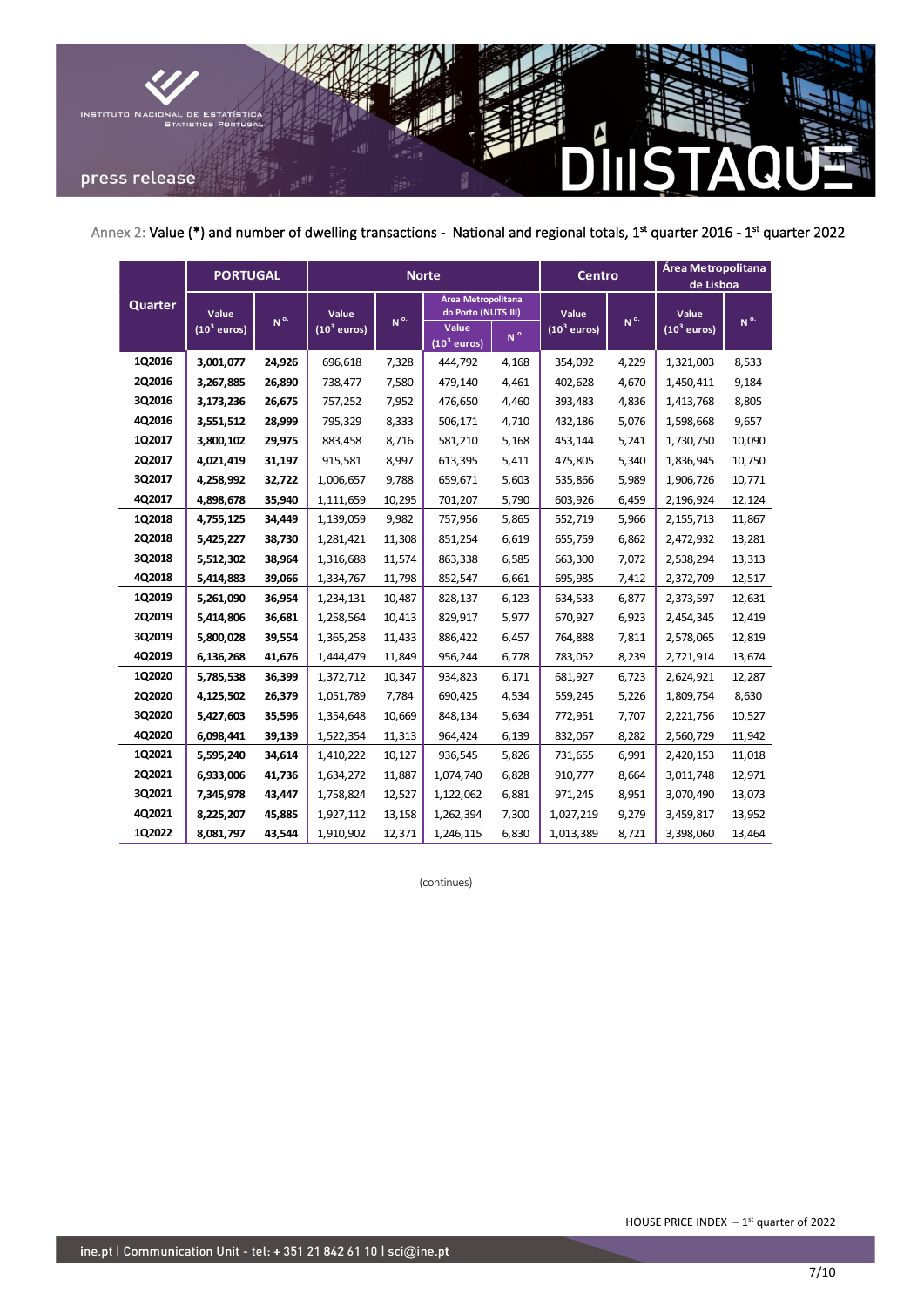

Annex 2: Value (\*) and number of dwelling transactions - National and regional totals, 1<sup>st</sup> quarter 2016 - 1<sup>st</sup> quarter 2022

| Quarter | <b>PORTUGAL</b>        |         | Alentejo               |         | <b>Algarve</b>         |         | Região Autónoma<br>dos Açores    |                | Região Autónoma da<br><b>Madeira</b> |          |
|---------|------------------------|---------|------------------------|---------|------------------------|---------|----------------------------------|----------------|--------------------------------------|----------|
|         | Value<br>$(103$ euros) | $N^{o}$ | Value<br>$(103$ euros) | $N^{o}$ | Value<br>$(103$ euros) | $N^{o}$ | Value<br>(10 <sup>3</sup> euros) | N <sup>o</sup> | Value<br>$(10^3$ euros)              | $N^{o.}$ |
| 1Q2016  | 3,001,077              | 24,926  | 102,476                | 1,369   | 407,173                | 2,581   | 32,783                           | 364            | 86,933                               | 523      |
| 2Q2016  | 3,267,885              | 26,890  | 120,656                | 1,587   | 463,655                | 2,976   | 34,767                           | 403            | 57,293                               | 489      |
| 3Q2016  | 3,173,236              | 26,675  | 111,433                | 1,457   | 393,631                | 2,666   | 39,424                           | 461            | 64,244                               | 499      |
| 4Q2016  | 3,551,512              | 28,999  | 127,884                | 1,714   | 490,298                | 3,221   | 41,282                           | 451            | 65,865                               | 547      |
| 1Q2017  | 3,800,102              | 29,975  | 140,039                | 1,724   | 465,015                | 3,071   | 45,833                           | 517            | 81,864                               | 616      |
| 2Q2017  | 4,021,419              | 31,197  | 141,919                | 1,749   | 539,459                | 3,366   | 40,934                           | 439            | 70,776                               | 556      |
| 3Q2017  | 4,258,992              | 32,722  | 156,540                | 1,883   | 522,682                | 3,130   | 40,069                           | 489            | 90,452                               | 673      |
| 4Q2017  | 4,898,678              | 35,940  | 185,812                | 2,127   | 655,522                | 3,712   | 53,436                           | 567            | 91,399                               | 656      |
| 1Q2018  | 4,755,125              | 34,449  | 156,406                | 1,938   | 614,718                | 3,591   | 47,585                           | 482            | 88,925                               | 623      |
| 2Q2018  | 5,425,227              | 38,730  | 196,880                | 2,334   | 676,893                | 3,771   | 55,470                           | 573            | 85,872                               | 600      |
| 3Q2018  | 5,512,302              | 38,964  | 221,102                | 2,408   | 609,153                | 3,309   | 54,434                           | 567            | 109,331                              | 722      |
| 4Q2018  | 5,414,883              | 39,066  | 220,382                | 2,599   | 621,717                | 3,371   | 73,350                           | 661            | 95,972                               | 709      |
| 1Q2019  | 5,261,090              | 36,954  | 195,766                | 2,262   | 669,517                | 3,438   | 61,573                           | 575            | 91,973                               | 684      |
| 2Q2019  | 5,414,806              | 36,681  | 197,788                | 2,264   | 684,034                | 3,461   | 63,818                           | 587            | 85,331                               | 614      |
| 3Q2019  | 5,800,028              | 39,554  | 242,412                | 2,781   | 678,547                | 3,274   | 69,958                           | 709            | 100,901                              | 727      |
| 4Q2019  | 6,136,268              | 41,676  | 234,206                | 2,717   | 775,392                | 3,807   | 65,570                           | 616            | 111,656                              | 774      |
| 1Q2020  | 5,785,538              | 36,399  | 214,573                | 2,300   | 696,205                | 3,322   | 76,583                           | 668            | 118,617                              | 752      |
| 2Q2020  | 4,125,502              | 26,379  | 177,188                | 1,892   | 412,644                | 1,968   | 49,832                           | 435            | 65,049                               | 444      |
| 3Q2020  | 5,427,603              | 35,596  | 254,581                | 2,605   | 651,496                | 2,807   | 61,424                           | 555            | 110,747                              | 726      |
| 4Q2020  | 6,098,441              | 39,139  | 282,421                | 3,034   | 719,731                | 3,177   | 65,370                           | 607            | 115,769                              | 784      |
| 1Q2021  | 5,595,240              | 34,614  | 243,206                | 2,457   | 610,304                | 2,757   | 57,361                           | 510            | 122,338                              | 754      |
| 2Q2021  | 6,933,006              | 41,736  | 306,933                | 3,117   | 826,780                | 3,453   | 78,564                           | 684            | 163,932                              | 960      |
| 3Q2021  | 7,345,978              | 43,447  | 319,299                | 3,253   | 997,596                | 4,040   | 85,609                           | 726            | 142,917                              | 877      |
| 4Q2021  | 8,225,207              | 45,885  | 348,316                | 3,400   | 1,170,812              | 4,313   | 109,753                          | 803            | 182,178                              | 980      |
| 1Q2022  | 8,081,797              | 43,544  | 340,149                | 3,113   | 1,115,974              | 4,129   | 98,743                           | 722            | 204,581                              | 1,024    |

(continuation)

Notes: (\*) The sum of the regional values may not be exactly the same as the national total due to the presence of rounding errors.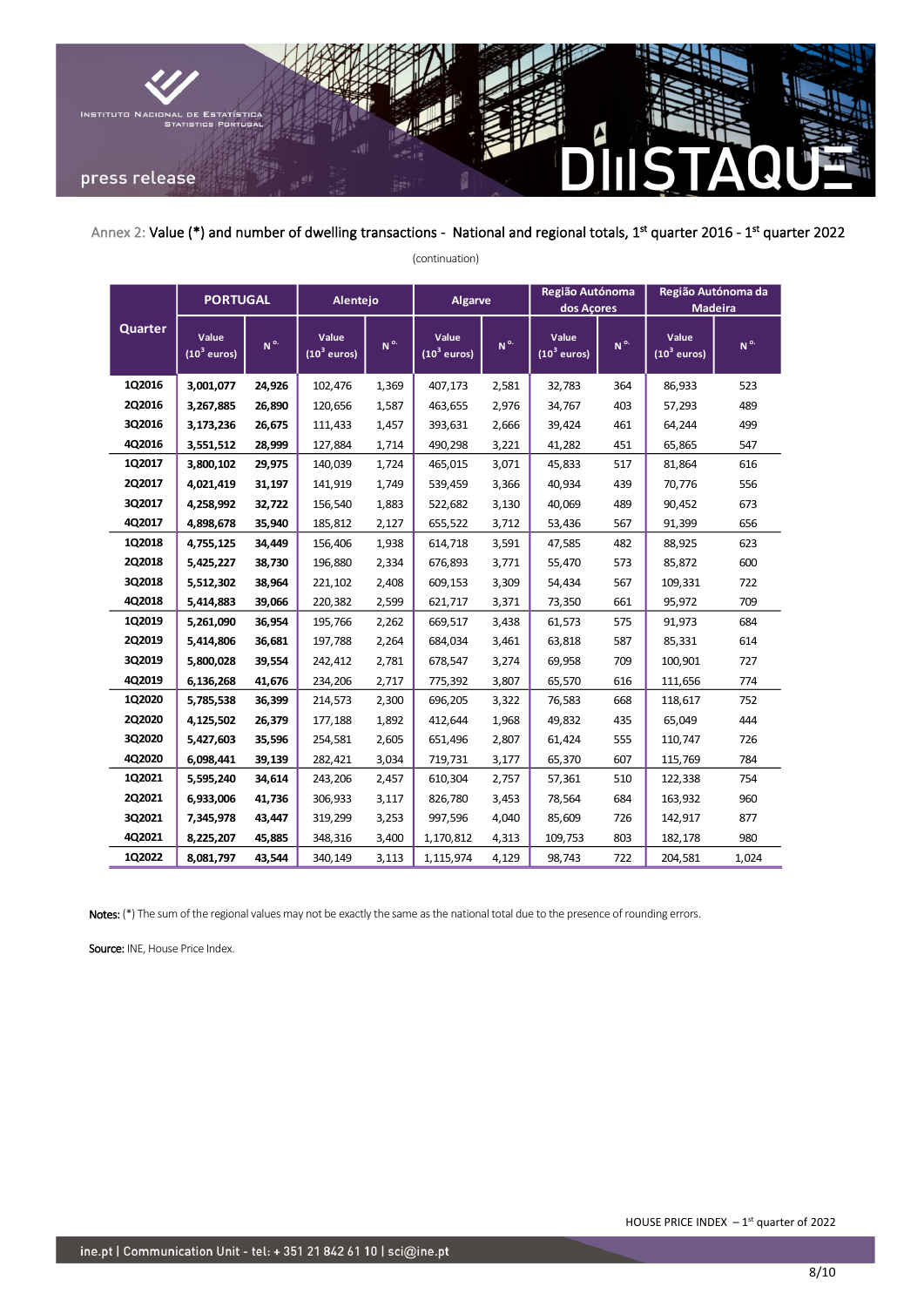

## METHODOLOGICAL NOTES

#### House Price Index

The House Price Index (HPI) measures the evolution of the acquisition prices of the dwellings purchased by Households in the residential market in Portugal. The HPI is compiled using anonymized fiscal administrative information provided by the Tax and Customs Authority on the Municipal Property Transfer Tax (IMT) and the Municipal Property Tax (IMI).

The HPI is derived through the estimation of a functional relationship between the logarithm of the transaction prices of dwellings and their characteristics (e.g., area, location), being included in the probabilistic models of hedonic prices. The estimation is performed quarterly with data from two adjacent quarters. With this approach, it is possible to estimate the rate of change of prices controlling for changes in the quality of dwellings.

The HPI is a chained index with base 100 = 2015. The followed methodology enables the weighting structure to be updated annually with information on the value of dwelling transactions in the year immediately preceding the year in which the index refers.

ACRONYMS AND DESIGNATIONS

## Quarterly rate

The quarterly rate is the change in the index of a certain quarter compared with the index of the previous quarter expressed as a percentage. Although up-to-date, this measure can be affected by seasonal and other effects.

## Annual rate

The annual rate is the change in the index of a certain quarter compared with the index of the same quarter in the previous year expressed as a percentage. In the presence of a stable seasonal pattern, seasonal effects do not influence this measure.

#### 4-quarter average rate

The rolling 4-quarter average rate is the change in the average index of one year compared with the average index of the previous year expressed as a percentage. This moving average is less sensitive to transient changes in prices.

## Households

Institutional sector that consists of individuals or groups of individuals as consumers and entrepreneurs producing market goods and non-financial and financial services (market producers) provided that the production of goods and services is not by separate entities treated as quasi-corporations. It also includes individuals or groups of individuals as producers of goods and non-financial services for exclusively own final use.

#### New dwellings

Dwellings that, at the time of the transaction, had never been used for residential purposes.